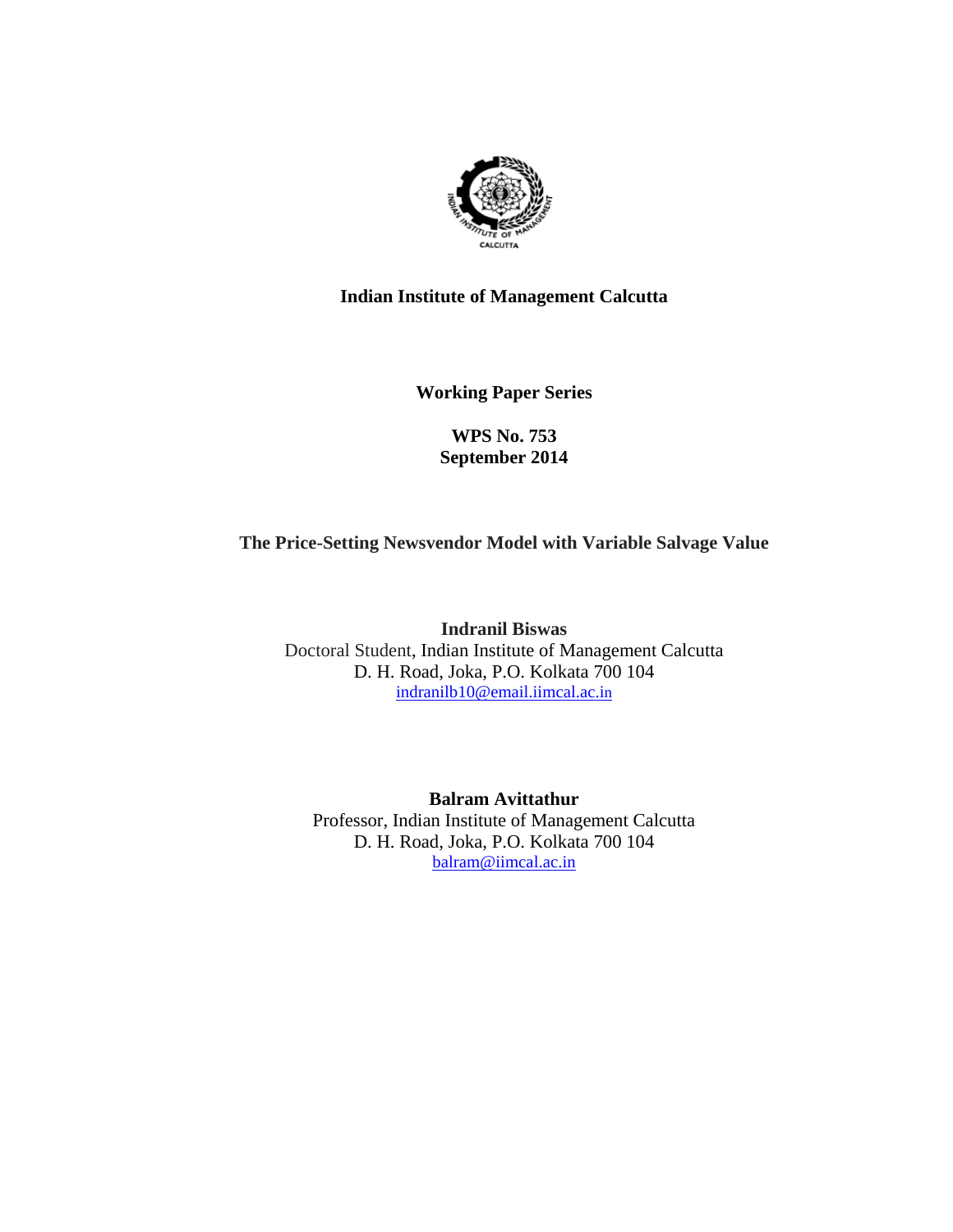# The Price-Setting Newsvendor Model with Variable Salvage Value

Indranil Biswas<sup>a, \*</sup>, BalramAvittathur<sup>b</sup>

a,b Indian Institute of Management Calcutta, Joka, Kolkata 700 104, India

## Abstract:

The classical newsvendor problem decides the optimal order quantity for a single period, with the assumptions that the selling price and the end of period salvage value are fixed. However, the salvage value or clearance price in many instances depends on the leftover inventory. A fixed salvage value assumption could lead to suboptimal decisions in many situations. We determine the optimal pricing and ordering decision for a newsvendor with variable salvage value. Both additive and multiplicative demand models are considered, and we provide the necessary and sufficient conditions for unique pricing and ordering policies in both cases. We mathematically compare the results against the fixed salvage value newsvendor model and prove that the variable salvage value newsvendor model improves the ordering decision and profit level.

Keywords: inventory, pricing, perishable items, disposal policy, newsvendor, price setting, variable salvage value.

\* Corresponding Author. Tel.: +91 983 099 7908. E-mail address: indranilb10@email.iimcal.ac.in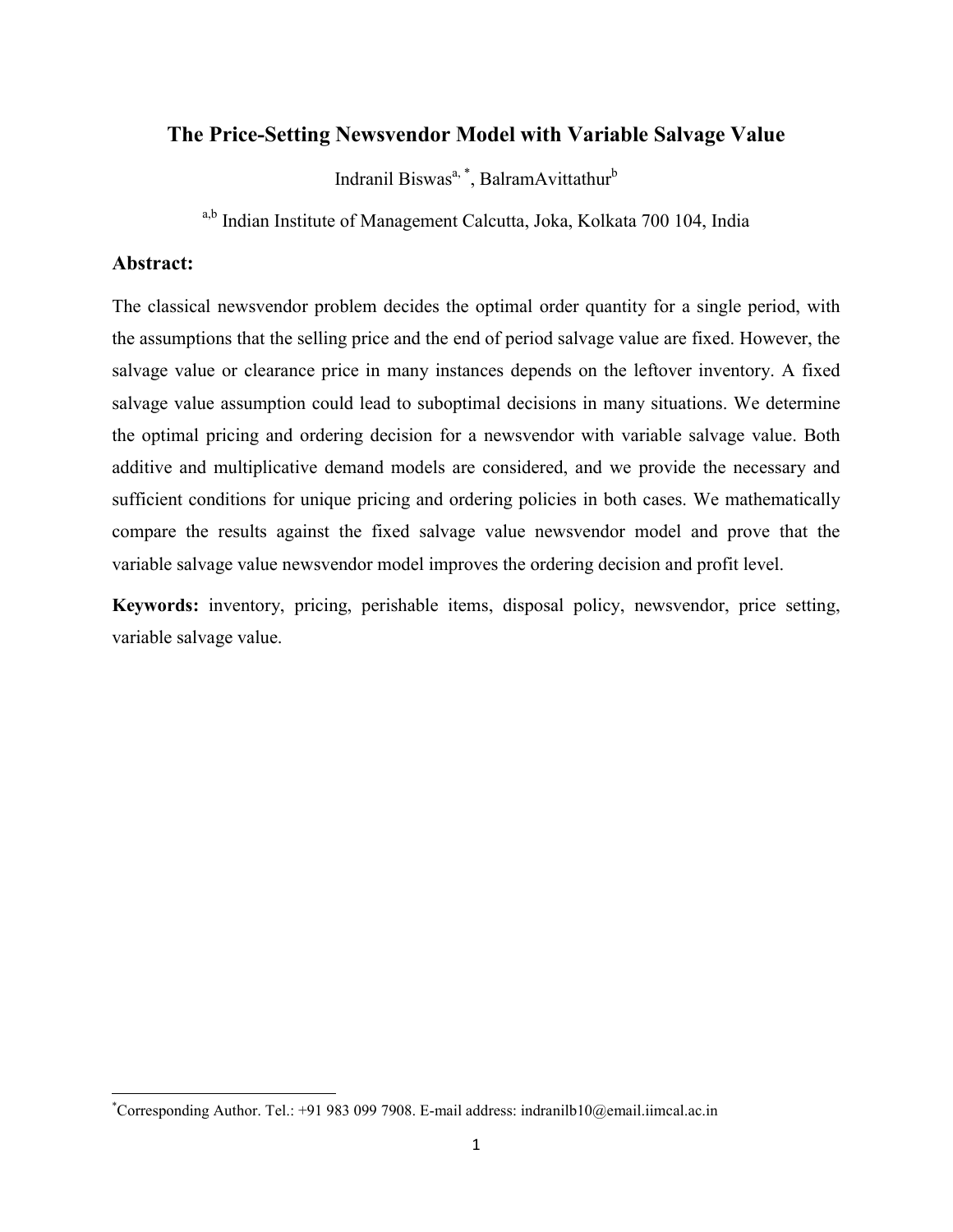## 1. Introduction

Retailers of short product life cycle items, like apparel and fast-moving consumer goods, face the challenges of uncertainty and obsolescence. The retailer stocks up products at the beginning of the selling period, with little information about what the demand would be. If the quantity procured turns out to be different from the actual demand observed, retailer faces either leftovers or stock-outs at the end of the selling period. In the case of over-stocking, it is a common practice among retailer(s) to liquidate the excess inventory through a clearance sale immediately at the end of the selling period [1, 14]. Fisher and Raman [3] report that markdowns in the US have increased from 8% in 1970 to nearly 30% at the turn of the century as a result of accumulating excess inventory, indicating a clear trend in over ordering. The Boxing Day  $(26<sup>th</sup>$ December) of 2012 posted record online clearance sales across UK retail websites<sup>1</sup>. Usage of the famous newsvendor model, which assumes a fixed salvage value for determining the optimal order quantity for a single period, in a situation where the salvage value varies with the leftover inventory could lead to sub-optimal solution for the retailer.

We consider a newsvendor model with variable salvage value, such that the leftover inventory clearing price is a function of the leftover quantity itself. This paper addresses the combined price and quantity decisions of a profit maximizing newsvendor when the salvage value is variable. We adopt the price-setting newsvendor paradigm [10] for our analysis. For both additive and multiplicative demand scenario, we provide the sufficient condition for the uniqueness and existence of optimal pricing and ordering decisions. We compare the results against the classical newsvendor model, where the fixed salvage value is obtained by employing the Weighted Average Salvage Value (WASV) heuristic, as proposed by Cachon and Kök [1].

In spite of identifying that salvage value is not constant, Hertz and Schaffir [4] argued that a fixed salvage price is a sufficient approximation. Many scholars [7, 11] have indicated that the salvage value is variable and is dependent on the leftover inventory. There are innumerable examples, ranging from clearance sales of perishable goods to end of season sales of fashion goods, where the price elasticity of demand during clearance sale is not constant [2, 12]. In a few recent studies scholars [1, 14] have incorporated clearance value decision in the stocking

<sup>&</sup>lt;sup>1</sup> Peachev, K. (December 27, 2012)Sales shoppers set online 'Boxing Day record', BBC News, Retrieved from: http://www.bbc.com/news/business-20850299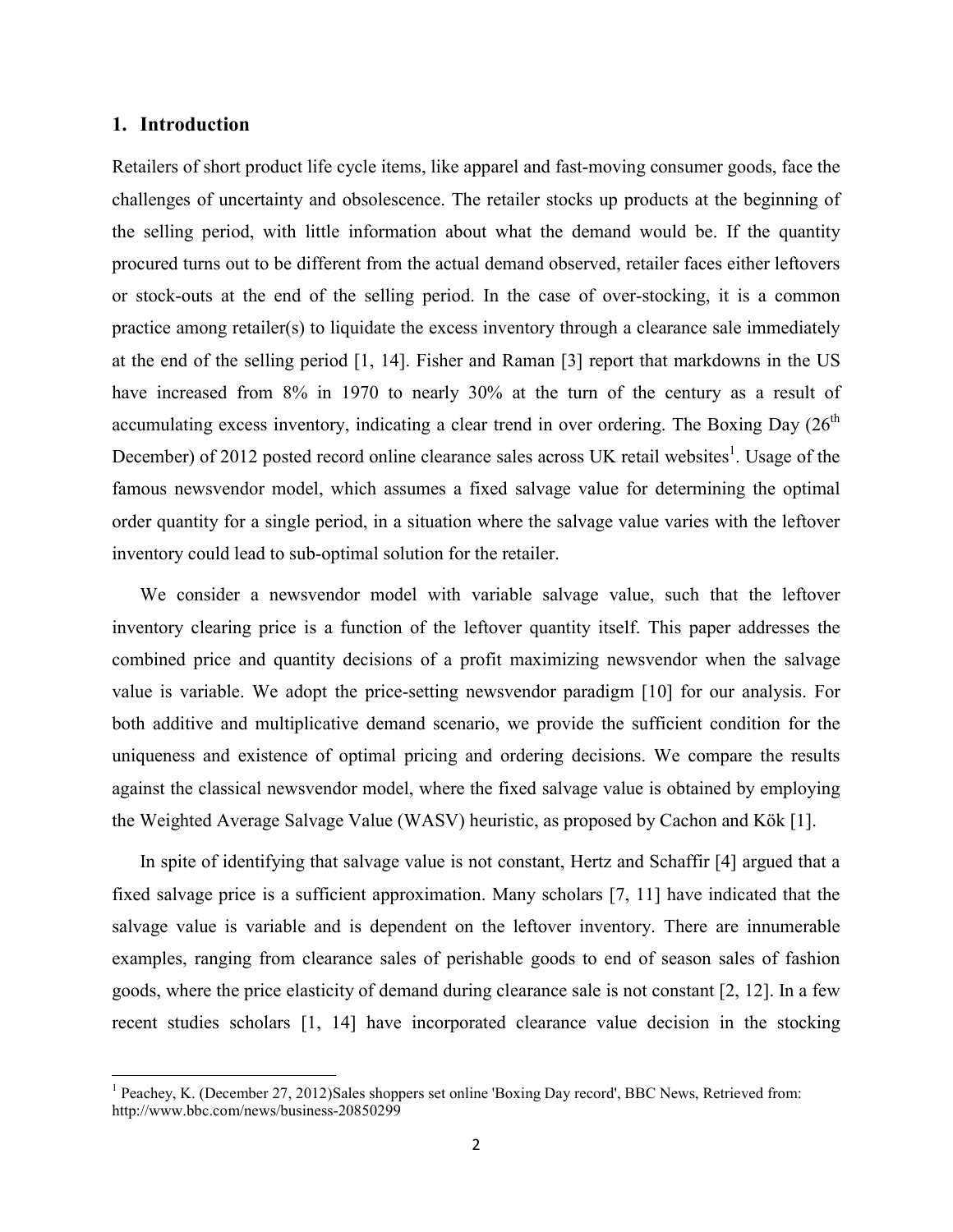decision by employing newsvendor framework. These works have assumed the clearance period demand function to be iso-elastic in nature. Cachon and Kök [1] provide four heuristics to estimate the salvage value; among them the WASV heuristic is closest to the optimal. Wang and Webster [14] assume the clearance pricing to be endogenous to the model and then compares between two different types of the contracts based on quantity and price markdown.

Linear demand function often faces the criticism of being restrictive in terms of maximum permissible price [5, 13]; however,the clearance period value or salvage value will always have an upper limit given by the normal selling period price [1, 14]. Hence, linear demand function can realistically model clearance sale demand when the selling season demand is of linear nature. Price-dependency of elasticity according to various stages of product life-cycle is also supported by the behavioural research and industry experts [8]. The iso-elastic demand curve has constant elasticity to demand and when the price approaches zero, the demand approaches infinity [5]. If the selling season demand is iso-elastic, during the clearance sale this characteristic of demand is assumed to be retained [16]. In this paper, we model variable salvage value newsvendor for both linear and multiplicative demand scenario.

The remainder of the paper is organized as follows. Section 2 describes the newsvendor model with different demand scenarios for variable salvage value and optimality conditions. In section 3 we compare the results of our model with the WASV heuristic model.

#### 2. Price-Setting Newsvendor Model with Variable Salvage Value

A price-setting newsvendor firm sells a short life cycle product over a finite selling period that is divided into two parts: normal selling season  $(T_1)$  and clearance sale period  $(T_2)$ . At the beginning of  $T_1$  the firm stocks q units of the product at a per unit cost c. Unit selling price during the selling season is designated by  $p$  such that  $p > c$ . The randomness in demand is price independent and can be modelled by either additive or multiplicative fashion. Following Mills [9] the realised demand is given by,  $d(p, \varepsilon) = y(p) + \varepsilon$  where  $y(p) = a - bp$  ( $a > 0, b > 0$ ), in the additive case and following Karlin and Carr [6], the realised demand assumes the form,  $d(p, \varepsilon) = y(p) \varepsilon$ , where  $y(p) = ap^{-b} (a > 0, b > 1)$ , in multiplicative demand scenario. In both the cases  $y(p)$  designates the price-dependent part of the demand and  $\varepsilon$  denotes the random part of the demand defined over the range  $[0,\alpha]$ . The probability distribution and cumulative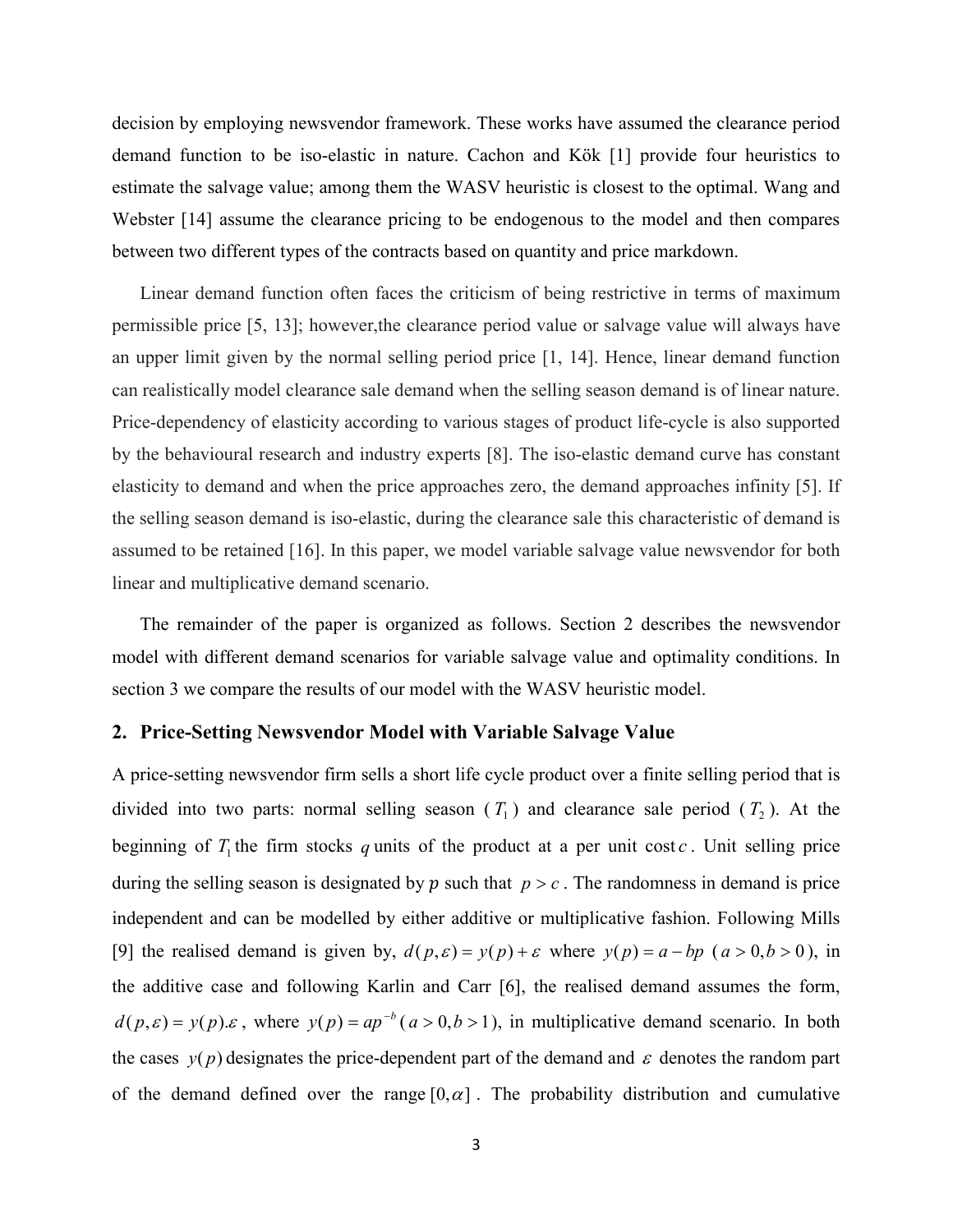distribution of  $\varepsilon$  are represented by  $f(\cdot)$  and  $F(\cdot)$  respectively. We also assume that  $f(\cdot)$  and  $F(\cdot)$  are differentiable over the entire range [0, $\alpha$ ];  $F(\cdot)$  is strictly increasing; the boundary conditions of the distribution are:  $F(0) = 0$  and  $F(\alpha) = 1$ . We further define  $\mu$  as the mean of  $\varepsilon$ . For the sake of simplicity we assume that, there is no other loss other than the profit loss on every unit of under-stocking.

At the end of the normal selling season,  $T_1$ , the leftover inventory,  $I$ , can be expressed as  $I = [q - d(p, \varepsilon)]^+$ . The leftover items are then sold in the clearance sale period  $T_2$  at a variable unit salvage value, *v*, and is expressed as  $v = v(I)$ . Selling season revenue is expressed by  $R_1(p, q)$  and clearance sale revenue function alternatively referred as salvage revenue is given by,  $R_s = v(I)J$ . The profit function of the newsvendor firm is expressed by the equation:  $\pi(\cdot) = -cq + R_{i}(\cdot) + R_{s}(\cdot)$ .

## *2.1. Additive Demand Scenario*

In order to cater to price independent random demand of the selling season, the newsvendor firm orders an excess quantity *z* above the deterministic part of the demand  $y(p)$ . Therefore the order quantity(*q*) is defined as,  $q = y(p) + z$ . Therefore the leftover quantity can be alternatively expressed by the following equation:  $I = [q - d(p, \varepsilon)]^+ = (z - \varepsilon)^+$ .

The salvage value is assumed to be a linear function of the left over inventory and is given by,  $v(I) = a_v - b_v I$   $(0 \le a_v \le p, 0 < b_v)$  The salvage revenue function is,  $R_s = v(I)I = a_vI - b_vI^2$ . First order condition reveals that  $R_s$  is maximized at an inventory level given by,  $\hat{I} = a_{\nu}/2b_{\nu}$ . We define,  $\delta = z - \hat{I}$ ; then using these definitions the normal selling season demand, revenue, leftover inventory, clearance sale revenue are expressed in Table 1.

| Table 1: Leftover inventory and clearance sale under different demand scenarios |  |  |
|---------------------------------------------------------------------------------|--|--|
|                                                                                 |  |  |

| Stochastic demand part     | Leftover                 | Clearance sale | Volume to be         |
|----------------------------|--------------------------|----------------|----------------------|
| in selling period $T_1(u)$ | Inventory $(I)$          | volume         | disposed off at zero |
|                            |                          |                | salvage value        |
| $0 \le u \le \delta$       | $I = z - u \geq \hat{I}$ |                | $=$ $I$              |
| $\delta \leq u \leq z$     | $0 \leq I \leq \hat{I}$  |                |                      |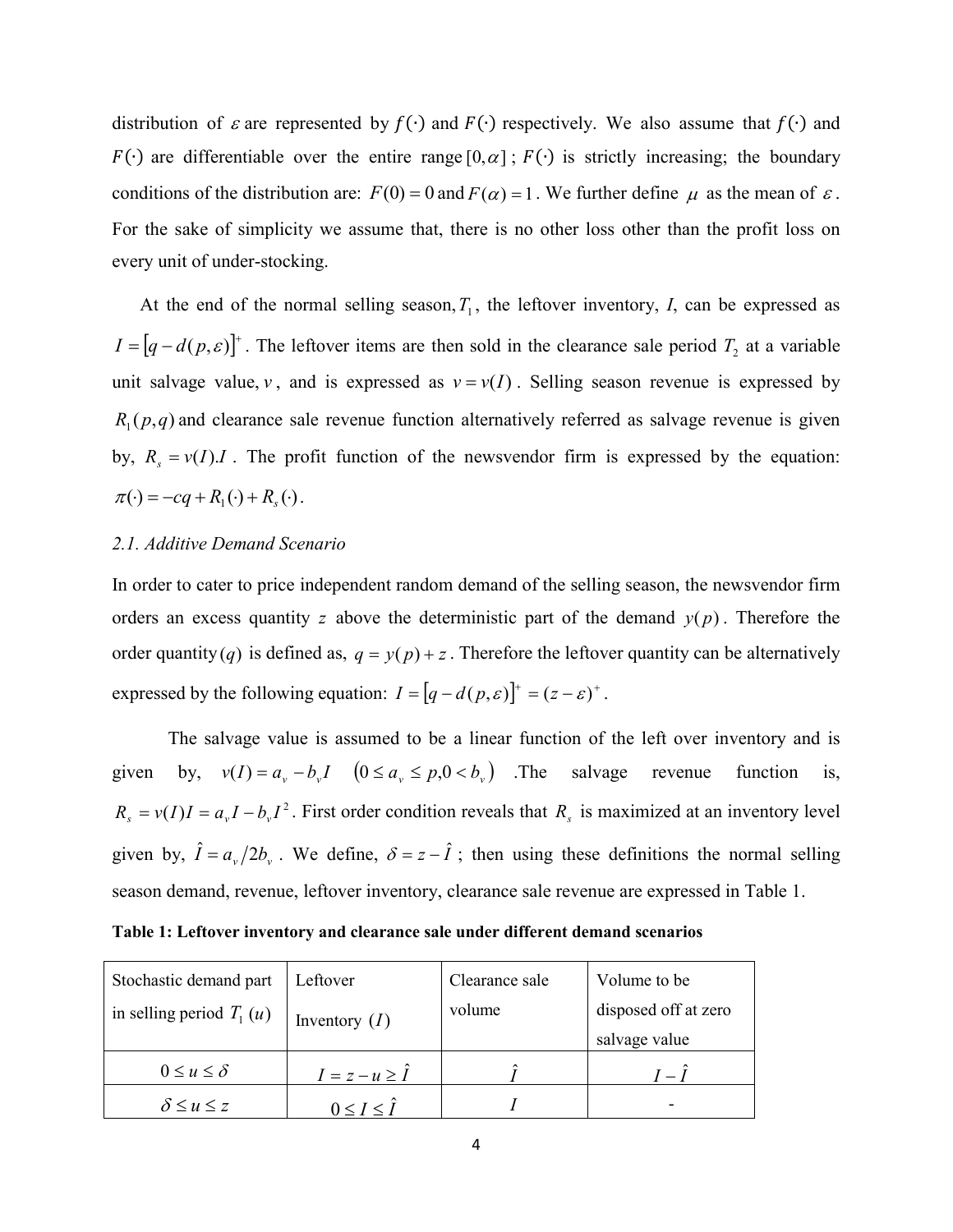|--|

The selling season expected revenue function,  $E[R_1(z, p)]$ , and the clearance sale expected salvage revenue,  $E[R_s(z)]$ , are defined by the following equations,

$$
E[R_1(z,p)] = \int_0^z p\{y(p) + u\} f(u) du + \int_z^{\alpha} p\{y(p) + z\} f(u) du = p\{y(p) + z\} - p\int_0^z F(u) du \qquad \dots (1)
$$
  

$$
E[R_s(a_v, b_v, z)] = \int_0^z \{a_v - b_v(z - u)\}(z - u) f(u) du = (a_v - 2b_v z) \int_0^z F(u) du + 2b_v \int_0^z uF(u) du
$$

$$
\dots
$$
 for  $z \in [0, \hat{I}]$  ... (2a)

$$
=v_{\min}\hat{I}\int_{0}^{\delta}f(u)du + \int_{\delta}^{z}\{a_{v}-b_{v}(z-u)\}(z-u)f(u)du = (a_{v}-2b_{v}z)\int_{\delta}^{z}F(u)du + 2b_{v}\int_{\delta}^{z}uF(u)du
$$
  
... for  $z \in (\hat{I},\alpha]$  ... (2b)

where  $v_{\min}$  is defined as,  $v_{\min} = a_v - b_v \hat{I} = a_v / 2$ . From the symmetry of the expression, the clearance sale expected salvage revenue,  $E[R_s(z)]$ , can be alternatively represented by the following equation.

$$
E[R_s(a_v, b_v, z)] = (a_v - 2b_v z) \int_{\lambda}^{z} F(u) du + 2b_v \int_{\lambda}^{z} u F(u) du \qquad \qquad \dots (3)
$$

where,  $\lambda = \max(0, \delta)$ . Defining  $\Theta(z) = \int_{0}^{\alpha} (u \Delta(z) = \int_{z}^{z} (u-z) f(u) du$  and  $\Delta(z) = \int_{0}^{z} (z-z) f(u) du$ *z*  $z = (z - u)f(u)du$ 0  $(z) = (z - u) f(u) du$ , the overall

expected profit function for the newsvendor is defined as:

$$
E[\pi(z, p)] = (p - c)\{y(p) + \mu\} - \{(p - c)\Theta(z) + c\Lambda(z)\} + E[R_s(z)] \tag{4}
$$

In equation (4),  $\left(p-c\right)\left\{y(p)+\mu\right\}$  denotes the riskless part of the profit function. The objective is to maximize the expected profit:  $\text{Maximize } E[\pi(z, p)]$ . First and second partial derivatives of the profit function taken with respect to *p* are given as follows:

$$
\partial E[\pi(z,p)]/\partial p = 2b(p^0 - p) - \Theta(z) \qquad \dots (5)
$$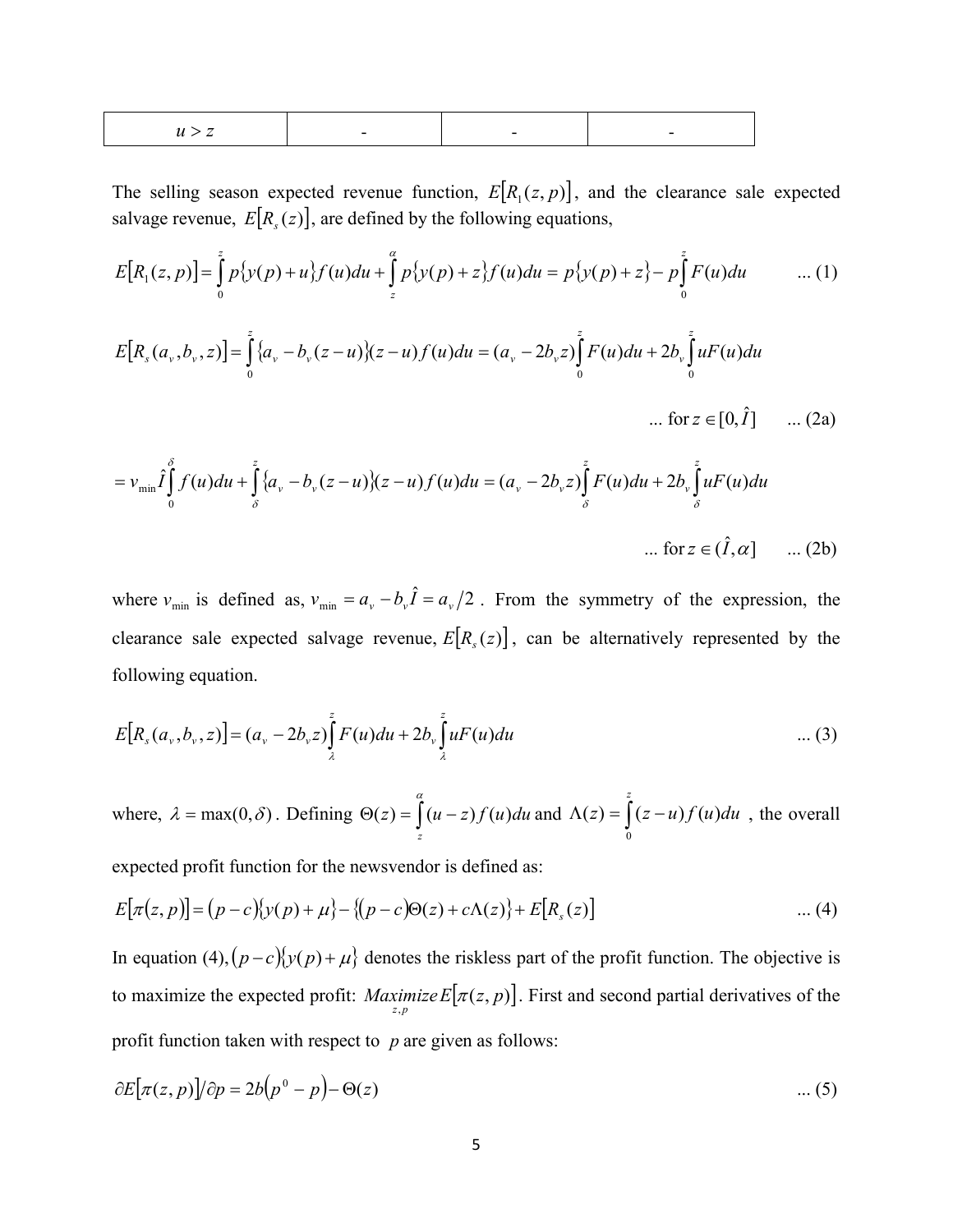$$
\partial^2 E[\pi(z, p)]/\partial p^2 = -2b < 0 \tag{6}
$$

where *b*  $p^0 = \frac{a + bc + \mu}{2b}$ . The expression  $p^0$  denotes the optimal riskless price and it maximizes the riskless part of the profit function:  $(p-c){y(p)+\mu}$ . The expression obtained for riskless price is exactly similar to the one obtained by Petruzzi and Dada [10]. From the second order derivatives of the expected profit function with respect to *z*, it can be shown that  $E[\pi(z, p)]$  is concave in *z* for a given value of *p* over both the ranges  $[0, \hat{I}]$  and  $(\hat{I}, \alpha]$ . Therefore we can adopt Zabel's method [15] of optimization for the expected profit function: first optimize *p* for a given *z* and subsequently search over the resulting optimal trajectory in order to maximize  $E[\pi(z, p^*)]$ . From equation (5) the optimal price  $(p^*)$  can be expressed as a function of *z* and is expressed by the following equation.

$$
p^* = p(z) = p^0 - \{ \Theta(z)/2b \}
$$
 ... (7)

Substituting  $p^* = p(z)$  in  $E[\pi(z, p)]$  the optimization problem gets converted into a single variable maximization. Theorem 1 demonstrates how optimal  $z^*$  can be computed.

**Theorem 1.** For variable salvage value:  $v(I) = a_v - b_v I$ , the optimal decisions of a newsvendor *for a single period are given as follows: optimal order quantity is defined by :*  $q^* = d(p^*) + z^*$ 

*. Optimal price is defined by:*  $p^* = p^0 - \frac{\Theta(z^*)}{2b}$  where *b*  $p^0 = \frac{a + bc + \mu}{2b}$ . *Optimal*  $z^*$  *is determined according to the following:* 

*(i)*  $E[\pi\{z, p(z)\}]$  *is concave over the entire range*  $[0, \alpha]$  *and therefore an exhaustive search over the range will yield the optimal*  $z^*$ *.* 

*(ii)* If  $(p - a_v)\{1 - F(\hat{I})\} + (a_v - c) \leq 0$  then,  $z^* \in [0, \hat{I}]$  and otherwise  $z^* \in (\hat{I}, \alpha]$  where  $\hat{I} = a_{\nu}/2b_{\nu}$ .

(*iii*) The optimal  $z^*$  *satisfies the condition,*  $(p-c)-(p-a_v)F(z)-2b_v\int F(u)du=0$ *z*  $p - c$ ) –  $(p - a_v)F(z) - 2b_v F(u)du$ λ *.*

Proof. See the appendix.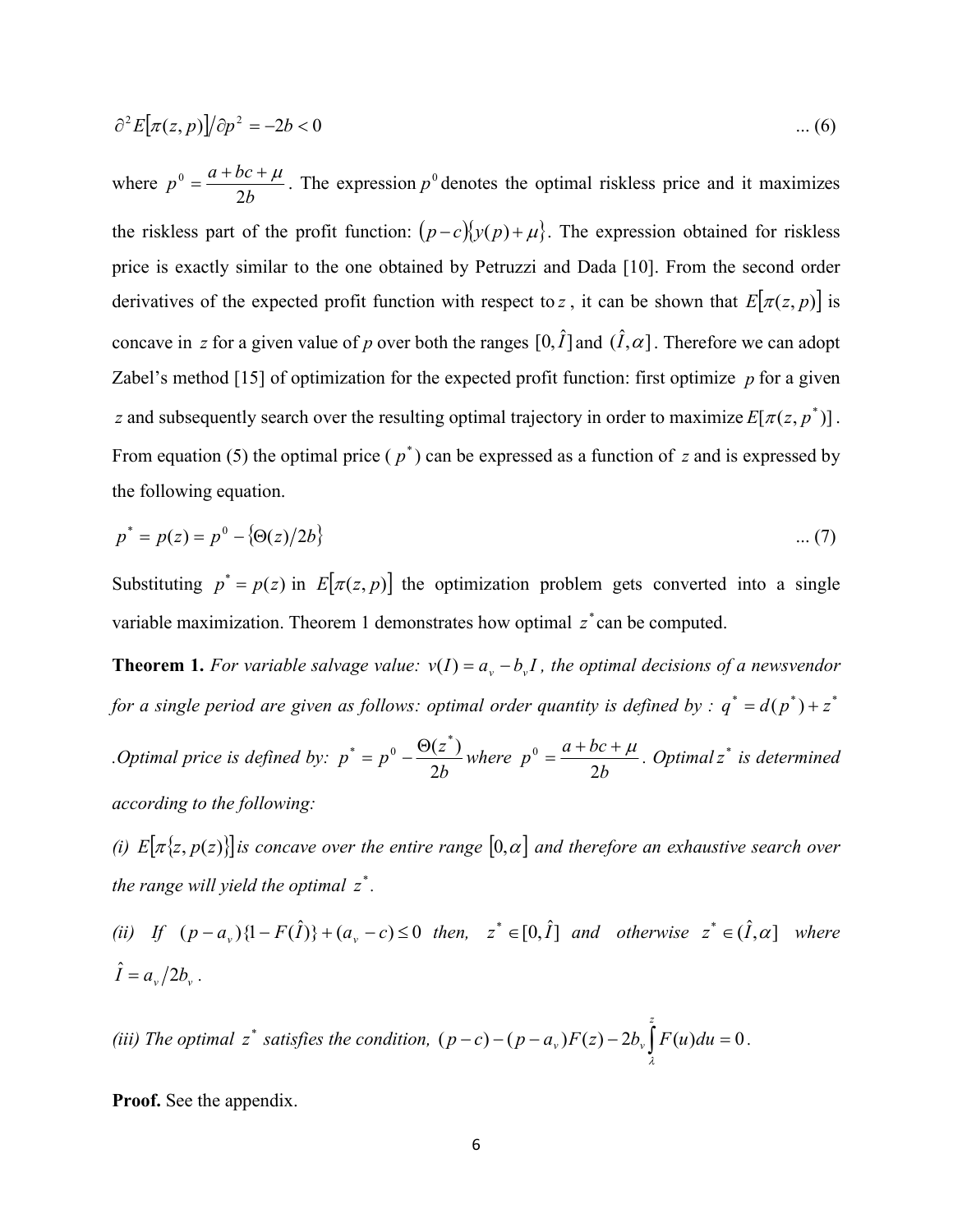Theorem 1 identifies the conditions for which the optimal solution for a single period variable salvage value newsvendor problem can be indentified analytically. In the following section we analyze the optimal condition(s) for multiplicative demand.

#### *2.2. Multiplicative Demand Scenario*

In the case of multiplicative demand the order quantity (*q*) is defined as,  $q = d(p)z$  where  $p(p) = ap^{-b}$  ( $a > 0, b > 1$ ). The leftover quantity is expressed by the following equation:  $I = [q - d(p, \varepsilon)]^+ = (z - \varepsilon)^+ d(p)$ . The salvage value is assumed to be a multiplicative function of the left over inventory and is given by,  $v(I) = a_v I^{-b_v} (0 < b_v < 1)$ . In order to obtain closed form solutions, we further assume,  $b_v = \frac{1}{b}$  without the loss of generality. In order to have salvage value  $(v(I))$  to be less than the selling season price  $(p)$  the following condition is to be satisfied:  $a_v \leq (a\alpha)^{b_v}$ . The salvage revenue function is,  $R_s = v(I)I = a_vI^{1-b_v}$ . Unlike additive demand scenario,  $R_s$  does not maximize at a particular leftover inventory level(*I*). The selling season expected revenue function,  $E[R_1(z, p)]$ , and the clearance sale expected salvage revenue,  $E[R_s(z)]$ , are given by the following equations,

$$
E[R_1(z,p)] = \int_{0}^{z} p\{d(p)u\} f(u)du + \int_{z}^{\alpha} p\{d(p)u\} f(u)du = py(p)\mu - py(p)\Theta(z) \quad \dots (8)
$$

$$
E[R_s(a_v, b_v, z)] = \int_0^z a_v \{(z - u)v(p)\}^{1 - b_v} f(u) du = a_v \{v(p)\}^{1 - b_v} \int_0^z (z - u)^{1 - b_v} f(u) du = a_v \{v(p)\}^{1 - b_v} \Psi(z)
$$
  
.... (9)

where,  $|(z - u)^{1 - b_v} f(u) du = \Psi(z)$  $\boldsymbol{0}$  $(z - u)^{1 - b_v} f(u) du = \Psi(z)$ *z*  $\int (z-u)^{1-b_v} f(u) du = \Psi(z)$ .  $\Theta(z)$  is previously defined in section 2.1. For variable salvage

value, the expected profit function of the newsvendor,  $E[\pi(z, p)]$ , is given by,

$$
E[\pi(z, p)] = D(p) - [(p - c)\Theta(z) + c\Lambda(z)]y(p) + E[R_s(a_v, b_v, z)] \tag{10}
$$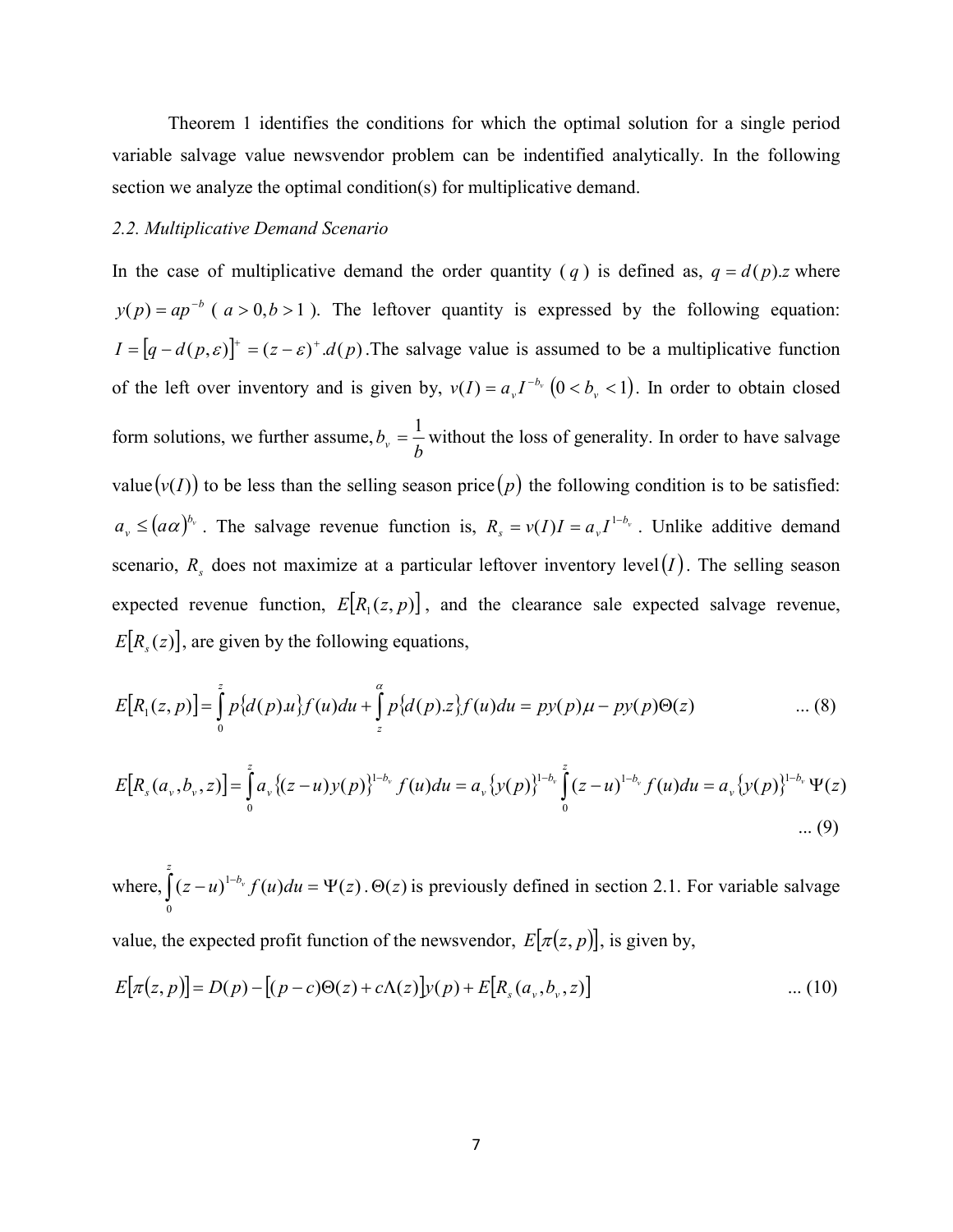where,  $D(p) = (p - c)y(p)\mu$  and  $\Lambda(z)$  is previously defined. In multiplicative demand case,  $p^0$ is defined as the price level that maximizes  $D(p)$ . By taking first and second derivatives of  $D(p)$  with respect to *p* we obtain:

$$
\frac{d}{dp} \{D(p)\} = (1-b)\mu \frac{y(p)}{p} \left[p - \frac{bc}{b-1}\right] = 0, \text{ at } p = \frac{bc}{b-1} \tag{11}
$$

$$
\frac{d^2}{dp^2} \{D(p)\} = (1-b)\mu \frac{y(p)}{p} \left[1 - \frac{(1+b)}{p} \left(p - \frac{bc}{b-1}\right)\right] = (1-b)\mu \frac{y(p)}{p} < 0, \text{ at } p = \frac{bc}{b-1} \qquad \dots (12)
$$

It is evident from equation (11) and (12) that  $D(p)$  maximizes at 1  $p^0 = \frac{bc}{b-1}$  and this result conforms to that obtained by Petruzzi and Dada [10]. The optimal price at which the expected profit function is maximized is given by Lemma 1.

**Lemma 1.** For a given value of z, the optimal price,  $p^*$ , is expressed as a unique function of z:

$$
p^* = \frac{(b-1)\mu p^0 + bc\{\Lambda(z) - \Theta(z)\}}{(b-1)\{\mu - \Theta(z) - a_{\nu} a^{-b_{\nu}}}\} \text{ where } p^0 = \frac{bc}{b-1}
$$

Proof. See the appendix.

Subsequently to maximize  $E[\pi(z, p)]$  we follow the same sequential procedure as detailed in section 2.1. Lemma 1 establishes optimal price as a function of *z*,  $p^* = p(z)$ , and this price is substituted back into the expected profit function. Thus, the maximization problem is reduced over a single variable. The optimal  $z^*$  is computed in accordance with Theorem 2.

Theorem 2. *For variable salvage value the optimal decisions of a newsvendor for a single period are given as follows: optimal order quantity is defined by:*  $q^* = d(p^*)$ .*z*<sup>\*</sup>. *Optimal price is specified by Lemma 1 and optimal* \* *z is determined by solving the equation,* 

$$
(p-c){1-F(z)}-cF(z)+a_{\nu}a^{-b_{\nu}}p(z)\frac{d{\Psi(z)}}{dz}=0
$$

Proof. See the appendix.

In the following section we compare the optimal solution obtained for a variable salvage value newsvendor model with that obtained for the classical newsvendor to understand the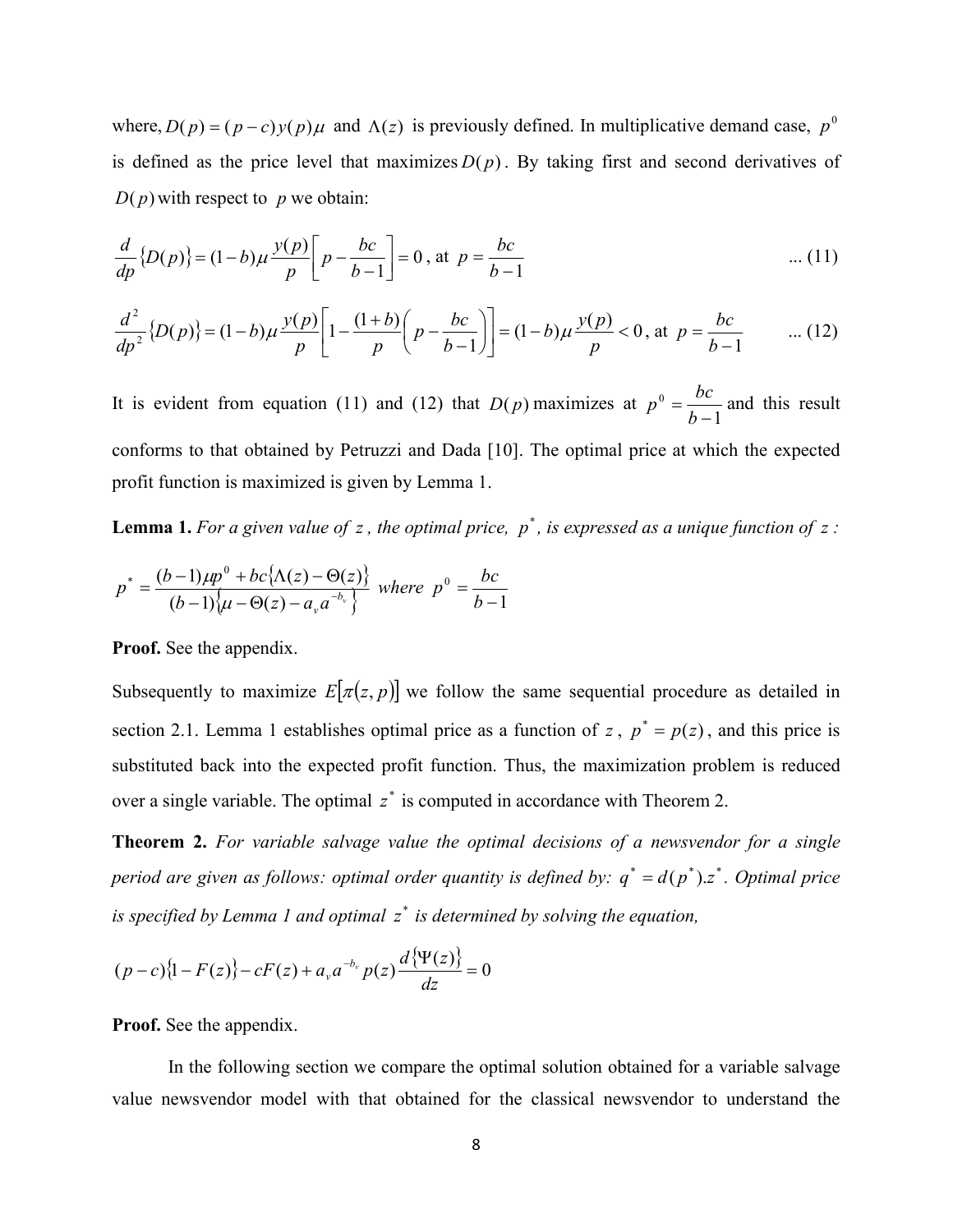conditions under which the former performs superiorly. For the purpose of brevity we restrict the comparison to the additive demand case.

## 3. Comparison with the Classical Newsvendor Model

As previously mentioned in section 1, Cachon and Kök [1] have proposed different heuristics for estimating the fixed salvage value. They have demonstrated that the weighted average salvage value (WASV) heuristic provides the solution that is closest to the optimal one. The WASV heuristic computes the fixed salvage value by the relationship  $v(q_C) = R_s(q_C)/I(q_C)$ , where  $q_C$ represents the classical newsvendor optimal order quantity. At the classical newsvendor optimal order quantity,  $v(q_c) = p - (p - c)/F(q_c)$ . In this section, we evaluate the variable salvage value newsvendor model against the classical newsvendor model where salvage value is computed using the WASV heuristic.

Lemma 2. *The optimal profit in the variable salvage value newsvendor model will at least be equal to the optimal profit obtained for the classical newsvendor in the case of additive demand.*

Proof. For additive demand, the fixed salvage value as per WASV heuristic is represented by  $v(q_C) = R_s(q_C)/I(q_C)$  where  $q_C = y(p) + z_C$ .  $y(p)$  is the deterministic part of the demand and  $z_c$  is the excess order quantity computed according to classical newsvendor model. The classical newsvendor profit function ( $\pi$ <sub>C</sub>) and variable salvage value newsvendor profit function ( $\pi$ <sub>VSP</sub>) are given by,

$$
\pi_C(p, v, q) = E[R_1(p, q)] + E[R_s(v, q)] - cq \qquad \qquad \dots (13)
$$

$$
\pi_{VSP}(p, a_{\nu}, b_{\nu}, q) = E[R_1(p, q)] + E[R_s(a_{\nu}, b_{\nu}, q)] - cq \qquad \qquad \dots (14)
$$

For a given price  $p$ , at  $q = q_c$  the clearance revenue yield through both the models would be same,  $E[R_s(v, q_c)] = E[R_s(a_v, b_v, q_c)]$  when the clearance sale demand is given by  $v(I) = a_v - b_v I$ , and the clearance price for classical newsvendor model is determined by WASV heuristic. Therefore, at  $q = q_c$ ,  $\pi_{VSP}(p, a_v, b_v, q_c) = \pi_c(p, v, q_c)$ . In other words, the optimal profit for variable salvage value newsvendor model will at least be equal to the classical newsvendor optimal profit.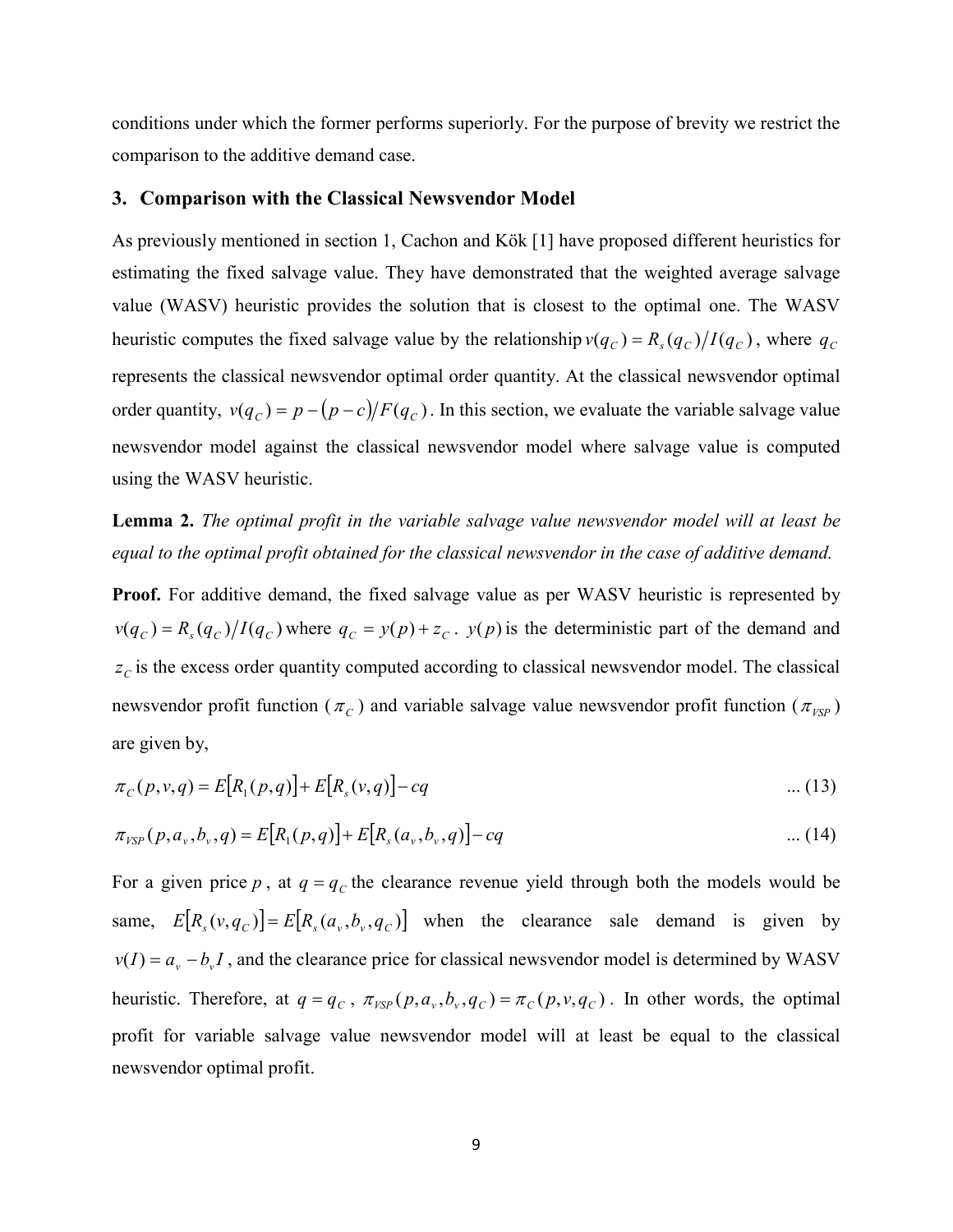We subsequently prove in Lemma 3 that variable salvage value model also results in improved quantity decision compared to a classical newsvendor model.

**Lemma3:** If the stochastic component of demand follows the relationship  $\mu + SD(\zeta) < 1$  in the *case of additive demand, then the optimal order quantity, q<sup>\*</sup>, for a variable salvage value newsvendor is lesser than the classical newsvendor optimal order quantity,*  $q_c$ *, where*  $\zeta = \varepsilon/z^*$ *represents a truncated distribution of*  $\varepsilon$  *over*  $[0, z^*]$ .

#### Proof: See the appendix.

Through Lemma 2 we prove that the newsvendor model with fixed salvage value results in profit loss compared to a newsvendor model where salvage value is assumed to be a function of leftover inventory. Through Lemma 3 we establish the condition under which the newsvendor model with fixed salvage value results in over ordering. This condition holds true for commonly used demand distributions like normal, gamma and uniform distributions. The newsvendor model results are extensively used in a wide variety of industry contexts including many where the salvage value cannot be assumed to be fixed. The results presented in this paper provide a simple yet realistic approach for incorporating variable salvage value.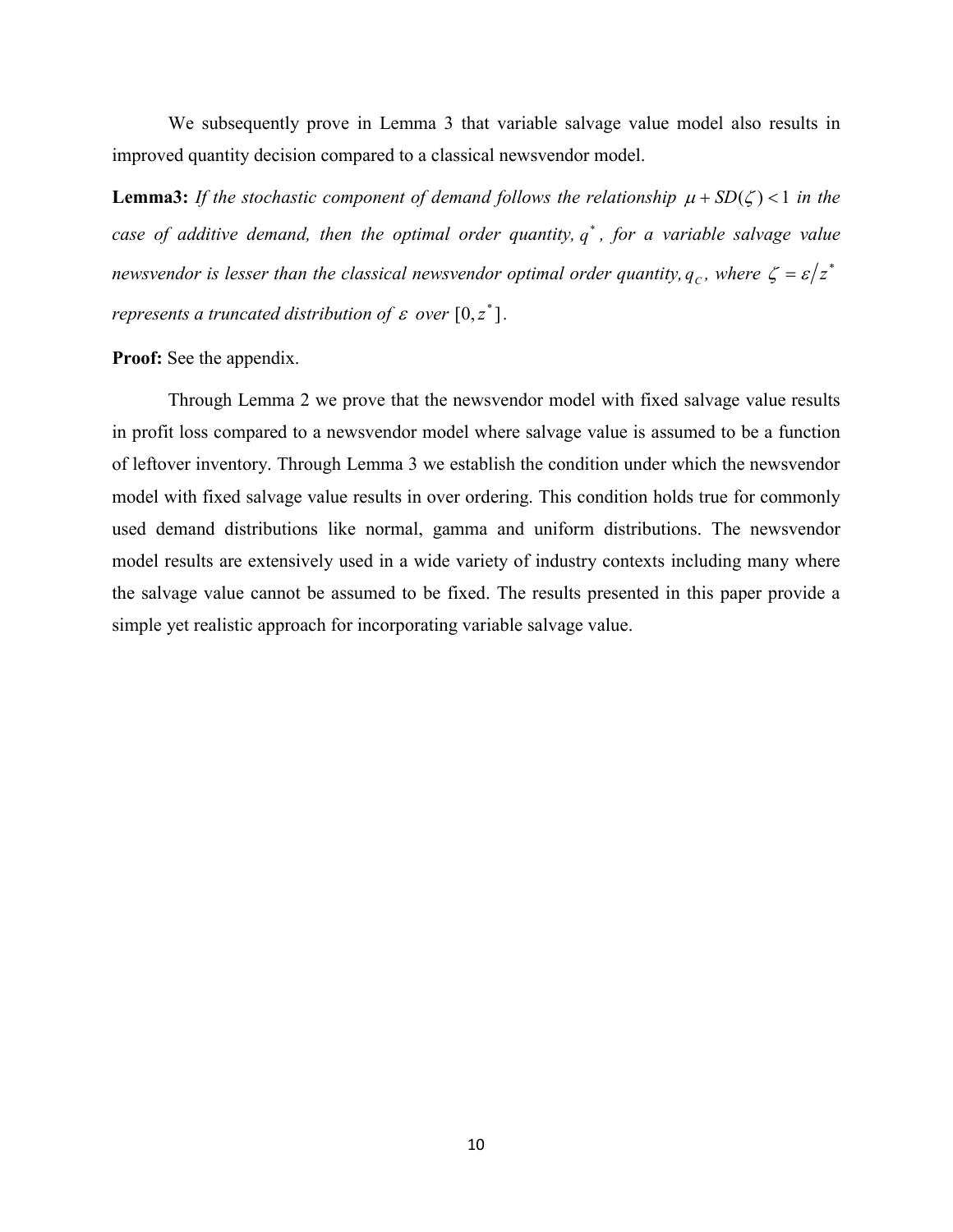#### APPENDIX.

**Proof of Theorem 1.** From the first and second order derivative of  $E[\pi(z, p)]$  we establish the convexity of the profit function over the entire range  $[0, \alpha]$ .

$$
dE[\pi(z, p)]/dz = (p - c) - (p - a_v)F(z) - 2b_v \int_{\lambda}^{z} F(u) du
$$
 ... (A1)

$$
\frac{d^2 E[\pi(z, p)]}{dz^2} = -\{1 - F(z)\} \bigg\{ (p - a_v)r(z) + 2b_v \frac{F(z) - F(\lambda)}{1 - F(z)} - \frac{1 - F(z)}{2b} \bigg\} \qquad \qquad \dots (A2)
$$

From (A2) it is evident that,  $E[\pi(z, p)]$  is convex over the entire range  $[0, \alpha]$  when z is IGFR distributed and also satisfies the condition  $(p - a_v)r(z) + 2b_v \frac{F(z) - F(\lambda)}{1 - F(z)} > \frac{1 - F(z)}{2b}$ *F z*  $p - a_v$   $r(z) + 2b_v \frac{F(z) - F(\lambda)}{1 - F(z)} > \frac{1 - F(z)}{2b}$  $(a - a_v)r(z) + 2b_v \frac{F(z) - F(\lambda)}{1 - F(z)} > \frac{1 - F(z)}{2b}$ . The optimal *z* value can be investigated by looking at the zeroes of the function  $\Delta(z) = dE[\pi(z, p)]/dz$ . The first-order and second-order derivatives of the function  $\Delta(z)$  are given as follows:

$$
\frac{d\Delta(z)}{dz} = -\{1 - F(z)\} \bigg\{ (p - a_v)r(z) + 2b_v \frac{F(z) - F(\lambda)}{1 - F(z)} - \frac{1 - F(z)}{2b} \bigg\} \qquad \qquad \dots (A3)
$$

$$
\frac{d^2\Delta(z)}{dz^2}\bigg|_{d\Delta(z)/dz=0} = -\{1 - F(z)\}\bigg\{ (p - a_v) \frac{d\{r(z)\}}{dz} + \frac{f(z)}{2b} + 2b_v \frac{r(z)[1 - F(\lambda)] - f(\lambda)\}}{1 - F(z)} \bigg\} \qquad \dots \text{(A4)}
$$

We have,  $\frac{d\Delta(z)}{1} < 0$ *dz*  $\frac{d\Delta(z)}{dz}$  < 0 from the profit function derivation.  $\Delta(z)$  is monotone decreasing over the range  $[0,\alpha]$  iif  $(p-a_v)\frac{d(v+2v)}{dx} + \frac{f'(2v)}{dx} + 2b_v \frac{f'(2v)(1-x(v))}{dx}$   $\to 0$  $1 - F(z)$  $2b_v \frac{r(z)[1 - F(\lambda)] - f(\lambda)}{1 - F(\lambda)}$  $(a_n)^{d}{r(z)} + \frac{f(z)}{2b} + 2b_n \frac{r(z)[1 - F(\lambda)] - f(\lambda)}{1 - F(z)} >$ *F z*  $b_v \frac{r(z)[1-F(\lambda)]-f}{r(z)}$ *b f z dz*  $p - a_v \frac{d\{r(z)\}}{dz} + \frac{f(z)}{2b} + 2b_v \frac{r(z)[1 - F(\lambda)] - f(\lambda)\}}{1 - F(z)} > 0$ . The value of  $\Delta(z)$  at the end points of the range  $[0, \hat{I}]$  are given by,

$$
\Delta(0) = p - c > 0
$$

$$
\Delta(\hat{I}) = (p - c) - (p - a_v)F(\hat{I}) - 2b_v \int_0^{\hat{I}} F(u) du
$$

From the properties of integral,  $(p - a_v)\{1 - F(\hat{I})\} + (a_v - c) \ge \Delta(\hat{I}) \ge (p - a_v)\{1 - F(\hat{I})\} - c$ .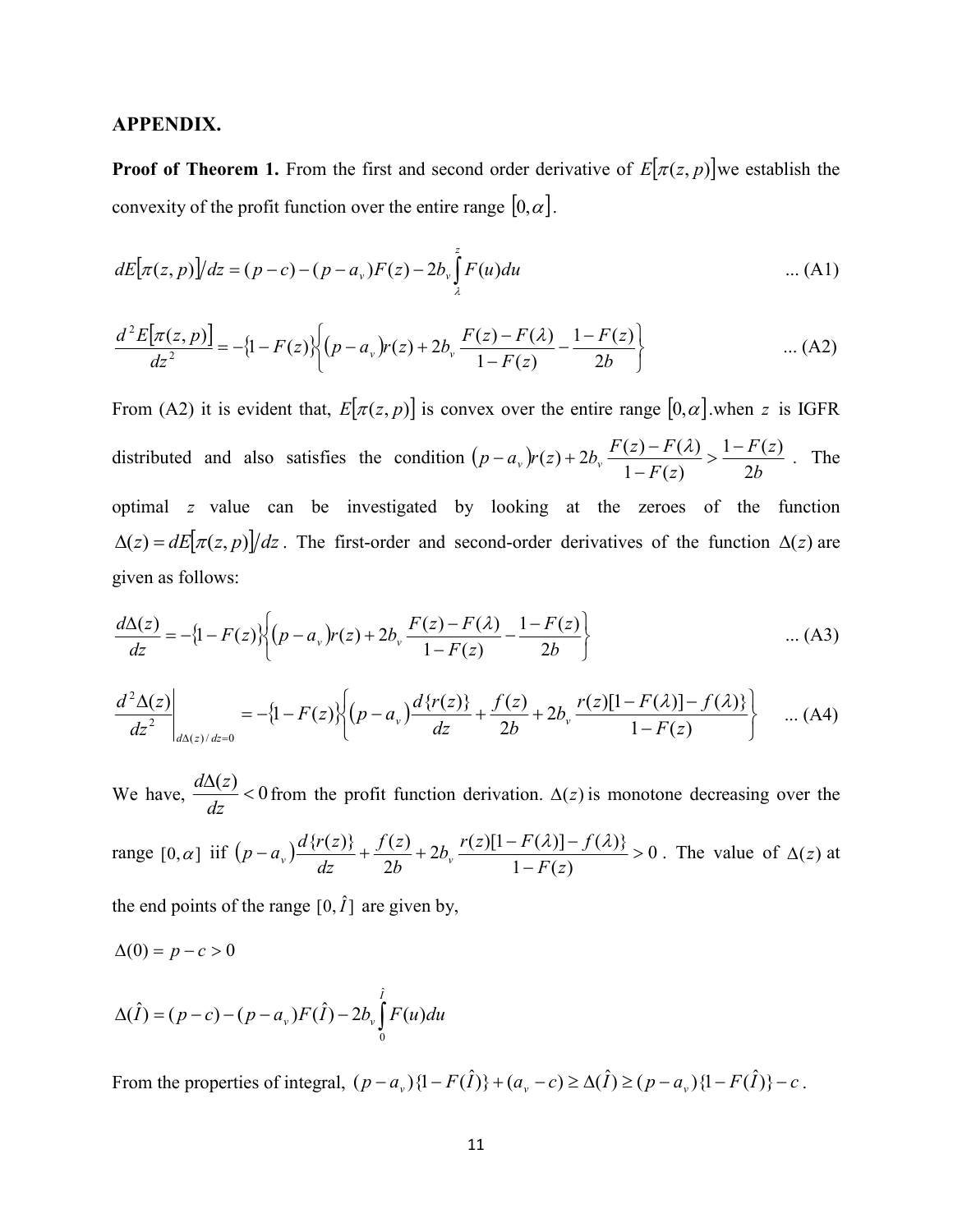Under the condition  $(p - a_y) \{1 - F(\hat{I})\} + (a_y - c) \le 0$ ,  $\Delta(0)$  and  $\Delta(\hat{I})$  are opposite in sign. Then the optimal  $z^*$  lies in the range  $[0, \hat{I}]$  and it satisfies the condition,

$$
(p-c) - (p - a_v)F(z) - 2b_v \int_0^z F(u) du = 0
$$
 ... (A5)

The value of  $\Delta(z)$  at the end points of the range  $(\hat{I}, \alpha)$  are given by,

$$
\Delta(\hat{I}+)=(p-c)-(p-a_v)F(\hat{I})-2b_v\int_{\delta}^{z}F(u)du
$$

$$
\Delta(\alpha) = (a_v - c) - 2b_v \int_{\alpha - \hat{I}}^{\alpha} F(u) du
$$

From the properties of integral,  $(p - a_v) \{1 - F(\hat{I})\} + (a_v - c) \ge \Delta(\hat{I}) + (p - a_v) \{1 - F(\hat{I})\} - c$ 

The search of optimal  $z^*$  extends into  $(\hat{I}, \alpha)$  iff  $(p - a_v){1 - F(\hat{I})} + (a_v - c) > 0$ . Under the condition  $a_{\nu}$  {1 -  $F(\hat{I})$ } -  $c$  < 0, we have  $\Delta(\alpha)$  < 0. Therefore  $\Delta(\alpha)$  and  $\Delta(\hat{I})$  are opposite in sign. Then the optimal  $z^*$  lies in the range  $(\hat{I}, \alpha)$  and it satisfies the condition,

$$
(p - c) - (p - a_v)F(z) - 2b_v \int_{\delta}^{z} F(u) du = 0
$$
 ... (A6)

Combining (A5) and (A6) we get,  $(p - c) - (p - a_v)F(z) - 2b_v \int F(u)du = 0$ *z*  $p - c) - (p - a_v)F(z) - 2b_v F(u)du$ λ .

Proof of Lemma 1. The first order and second order partial derivatives of the expected profit function with respect to *p* are given by the following equations,

$$
\partial E[\pi(z, p)]/\partial p = y(p)B(z, p)/p \tag{A7}
$$

$$
\frac{\partial^2 E[\pi(z,p)]}{\partial p^2} = \frac{y(p)}{p} \left[ \frac{\partial B(z,p)}{\partial p} - \frac{b+1}{p} B(z,p) \right] \tag{A8}
$$

where,  $B(z, p) = (b-1)\mu p^0 + bc\{\Lambda(z) - \Theta(z)\} - (b-1)\mu - \Theta(z) - a_r a^{-b_r}p$ .

The first order partial derivative of  $B(z, p)$  with respect to p is given by,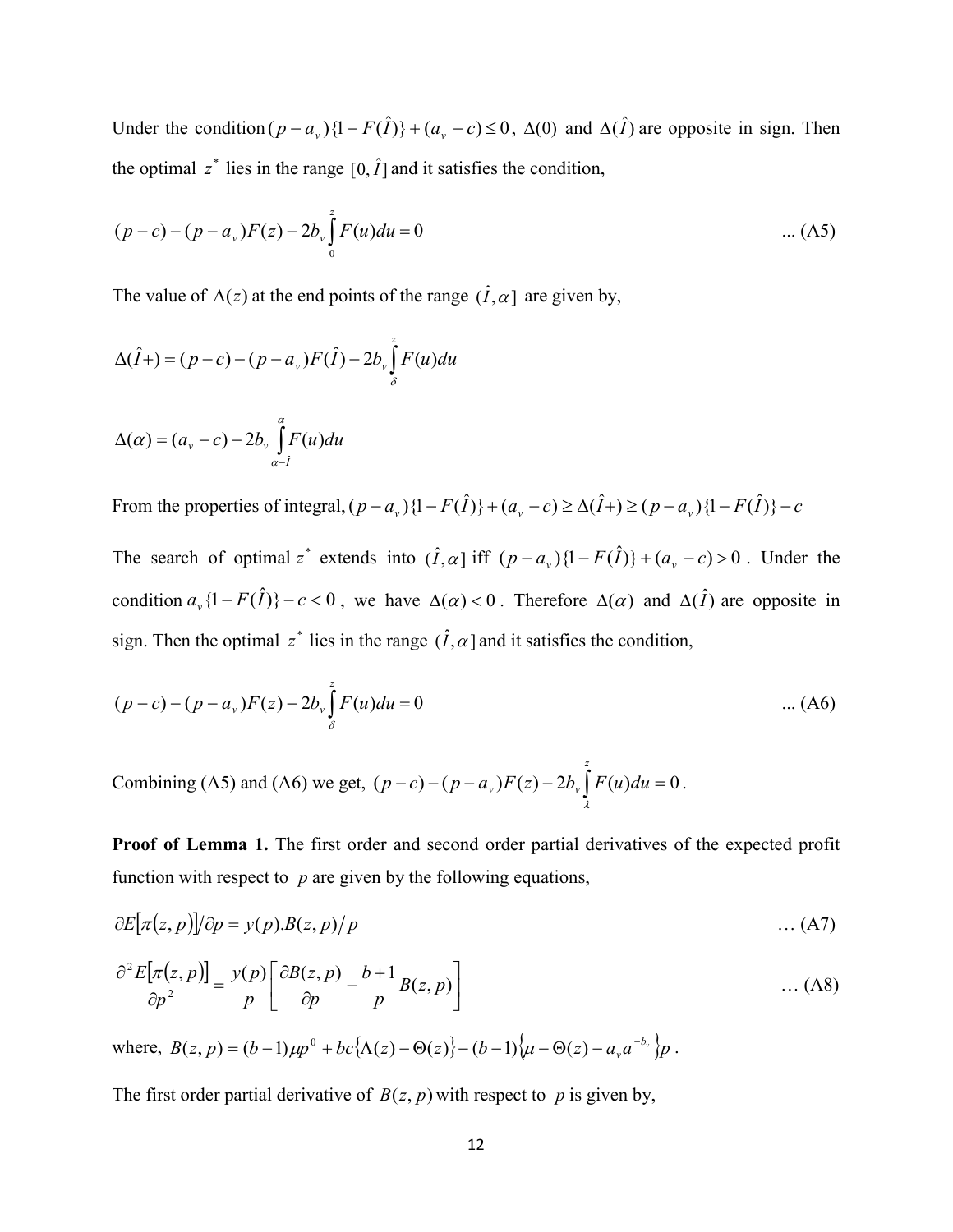$$
\frac{\partial B(z,p)}{\partial p} = -(b-1)\big\{\mu - \Theta(z) - a_{\nu} a^{-b_{\nu}}\big\} < 0
$$

Therefore, at  $p^* = \frac{(b-1)\mu p^0 + bc\{\Lambda(z) - \Theta(z)\}}{a\Lambda(z) - a\Lambda(z)}$  $(b-1)\{\mu - \Theta(z) - a_{\nu}a^{-b_{\nu}}\}\$  $p^* = \frac{(b-1)\mu p^0 + bc\{\Lambda(z) - \Theta(z)\}}{(b-1)\left\{\mu - \Theta(z) - a_{\nu}a^{-b_{\nu}}\right\}}$  $\mu$  $\mu p^2 + bc \{\Lambda(z) - \Theta(z)\}\overline{\Lambda}$ ,  $B(z, p) = 0$ . From (A7) and (A8) it is evident

that  $E[\pi(z, p)]$  is maximum at,  $p = p^*$ .

**Proof of Theorem 2.** At  $p = p^* \equiv p(z)$  the first order derivative of the expected profit function is given by,  $\frac{dE[\pi(z, p(z))]}{dz} = -\left[ (p - c) \frac{d\{\Theta(z)\}}{dz} + c \frac{d\{\Lambda(z)\}}{dz} - a_{\nu} a^{-b_{\nu}} p \frac{d\{\Psi(z)\}}{dz} \right] y(p)$ *dz*  $p - c$ ) $\frac{d \{\Theta(z)}{d} }$ *dz*  $dE[\pi(z,p(z))] = \int_{\mathbb{R}} (p-z) \frac{d \{\Theta(z)\}}{dz} + c \frac{d \{\Lambda(z)\}}{dz} = a \cdot a^{-b}$  $\left[ (p-c)\frac{d\{\Theta(z)\}}{dz} + c\frac{d\{\Lambda(z)\}}{dz} - a_{\nu}a^{-b_{\nu}}p\frac{d\{\Psi(z)\}}{dz} \right]$  $\frac{\pi(z,p(z))}{\sigma} = -\left[ (p-c) \frac{d\{\Theta(z)\}}{\sigma} + c \frac{d\{\Lambda(z)\}}{\sigma} - a_{\nu} a^{-b_{\nu}} p \frac{d\{\Psi\}}{\sigma} \right]$ 

The optimal *z* value can be investigated by looking at the zeroes of the function,

$$
X(z) = (p - c) \frac{d\{\Theta(z)\}}{dz} + c \frac{d\{\Lambda(z)\}}{dz} - a_v a^{-b_v} p \frac{d\{\Psi(z)\}}{dz} = -(p - c)\{1 - F(z)\} + cF(z) - a_v a^{-b_v} p \frac{d\{\Psi(z)\}}{dz}
$$
  
If  $X(0)$  and  $X(\alpha)$  are of opposite signs then it can concluded that optimal z lies within the  
range  $[0, \alpha]$ . Therefore the value of  $X(\cdot)$  is dependent on the behaviour of the function  $\frac{d\{\Psi(z)\}}{dz}$ .  
Since  $\{1 - (u/z)\}^{-b_v}$  is a convergent series, therefore approximating the expression by first three  
terms of the series the value of the first order derivative of  $\Psi(z)$  is approximated as follows,

$$
\frac{d\{\Psi(z)\}}{dz} = \frac{(1-b_{\nu})}{z^{b_{\nu}}}\int_{0}^{z} \left(1-\frac{u}{z}\right)^{-b_{\nu}}f(u)du \approx \frac{(1-b_{\nu})}{z^{b_{\nu}}}\int_{0}^{z} \left[1+\frac{b_{\nu}u}{z}+\frac{b_{\nu}(1+b_{\nu})u^{2}}{2z^{2}}\right]f(u)du \qquad \qquad \dots (A9)
$$

Defining,  $\zeta = (Y_z/z)$  where  $Y_z$  represents a random variable that corresponds to the truncated distribution of*u*over [0, *z*], (A9) can be rewritten as follows,

$$
\frac{d\{\Psi(z)\}}{dz} \approx \frac{(1-b_v)F(z)}{z^{b_v}} \left[1+b_v E(\zeta) + \frac{b_v(1+b_v)}{2} E(\zeta^2)\right] \tag{A10}
$$

From (A10) it is evident that,  $d\{\Psi(z)\}/dz > 0$ ; for small *z* values,  $d\{\Psi(z)\}/dz \to 0$  and as *z* 

approaches 
$$
\alpha
$$
, we have  $\lim_{z \to \alpha} \frac{d \{\Psi(z)\}}{dz} \approx \frac{1 - b_v}{\alpha^{b_v}} \left[ 1 + \frac{\mu b_v}{\alpha} + \frac{b_v (1 + b_v)}{2} \left\{ Var(\zeta) + \left(\frac{\mu}{\alpha}\right)^2 \right\} \right] > 0$ .

Therefore, as  $z \to 0$  we have,  $X(0) \to \{-(p-c)\} < 0$  and as  $z \to \alpha$ , we will have  $X(\alpha) > 0$ when,  $c > a_y a^{-b_y} p(\alpha) \left[ \lim_{z \to \alpha} \frac{d \{\Psi(z)\}}{dz} \right]$  $> a_{v} a^{-b_{v}} p(\alpha) \Big| \lim_{z \to \alpha} \frac{d \{\Psi}{\}}{d}$ *dz*  $c > a_y a^{-b_y} p(\alpha) \left| \lim_{z \to \alpha} \frac{d^1 \Psi(z)}{dz} \right|.$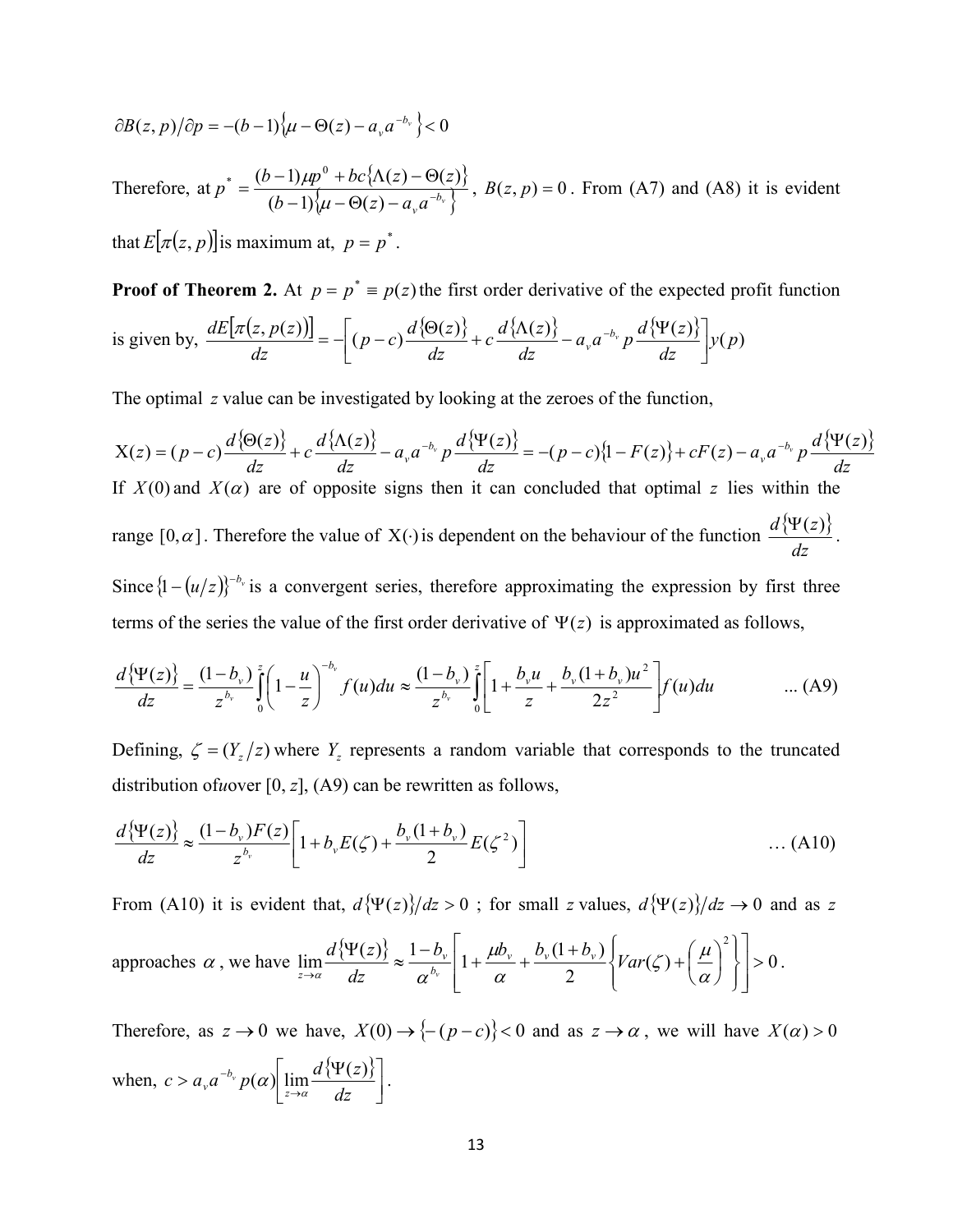**Proof of Lemma 3.** From Lemma 2 we have,  $\pi_{VSP}(p, a_v, b_v, q) - \pi_c(p, v, q) \ge 0$  for a given price  $(p)$  and quantity  $(q)$ . The clearance sale revenue in the classical newsvendor model is equal to  $vI(q)$ , where  $v = R_s(q_c)/I(q_c)$  using WASV heuristic. Hence, the difference between the variable salvage value newsvendor profit and the classical newsvendor profit is given by,

$$
\Delta \pi = \pi_{VSP}(p, a_{\nu}, b_{\nu}, q) - \pi_C(p, \nu, q) = R_s(a_{\nu}, b_{\nu}, q) - \nu I(q) = I(q) \left\{ \frac{R_s(\cdot)}{I(q)} - \frac{R_s(q_C)}{I(q_C)} \right\} \qquad \dots (A11)
$$

From (A11) it is evident that the difference in profit,  $\Delta \pi$ , would be non-negative for a positive order quantity  $q \leq q_c$ ) iff  $\frac{R_s(t)}{I(q)}$  $(\cdot)$ *I q*  $rac{R_s(\cdot)}{K_s(\cdot)}$  is decreasing in *q*. For additive demand the ratio of clearance sale revenue to leftover inventory is presented by the following equation.

$$
\frac{R_s(\cdot)}{I(q)} \equiv \frac{R_s(\cdot)}{I(z)} = \left[a_v - 2b_v\left\{y(p) + z\right\}\right] + 2b_v\left[\int_0^z uF(u)du\right] / \left[\int_0^z F(u)du\right] \text{ for } z \in [0,\hat{I}] \quad \dots (A12)
$$

$$
= [a_{v} - 2b_{v} \{y(p) + z\}] \frac{\int_{\delta}^{z} F(u) du}{\int_{0}^{z} F(u) du} + 2b_{v} \frac{\int_{\delta}^{z} u F(u) du}{\int_{0}^{z} F(u) du} \quad \text{for } z \in [\hat{I}, \alpha] \quad \dots (A13)
$$

The first order partial derivative of the ratio with respect *z* to is given by,

$$
\frac{\partial}{\partial z}\left\{\frac{R_s(\cdot)}{I(z)}\right\} = \frac{2b_v}{\left\{\int_0^z F(u)du\right\}^2} \left[\left\{\int_0^z F(u)du\right\} \left\{\int_0^z uf(u)du\right\} - \left\{\int_0^z uF(u)du\right\} \left\{\int_0^z f(u)du\right\}\right]
$$

... for  $z \in [0, \hat{I}]$  ... (A14)

$$
=-2b_{v}+\frac{2b_{v}F(z)}{\left\{\int_{0}^{z}F(u)du\right\}^{2}}\left[\left\{z\int_{0}^{z}F(z)dz+\int_{0}^{\delta}uF(u)du\right\}-\left\{(q-s)\int_{0}^{\delta}F(u)du+\int_{0}^{z}uF(u)du\right\}\right]
$$

... for  $z \in [\hat{I}, \alpha]$  ... (A15)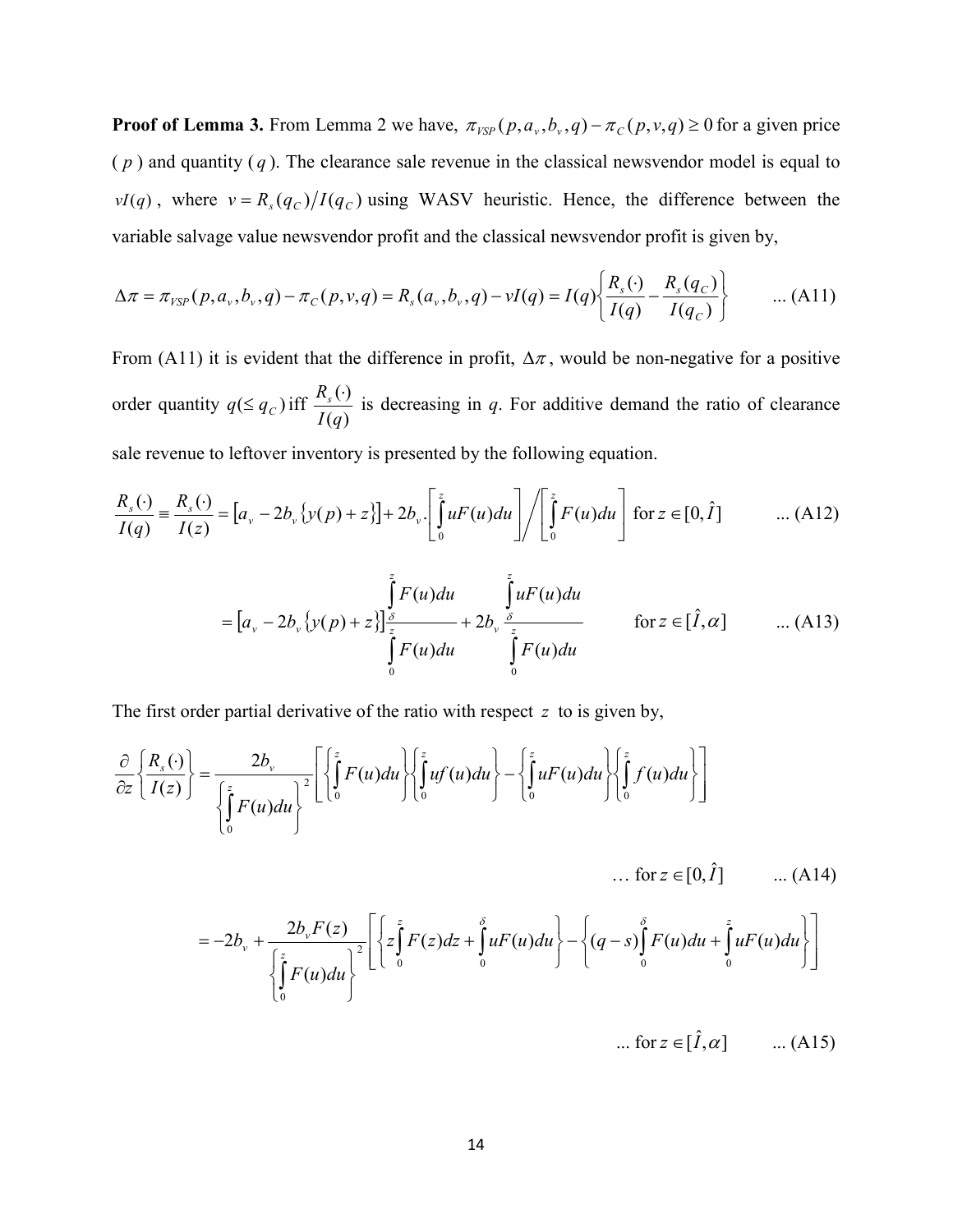By changing the order of integration, for  $z \in [0, \hat{I}]$ , (A14) can be rewritten as:  $\{F(z)\}\$  $\left[ A_1 A_2 - \frac{1}{2} A_3 \right]$  $\bigg| A_1 A_2 -$ J  $\left\{ \right.$  $\left| \right|$  $\overline{\mathcal{L}}$ ↑  $\begin{array}{c} \begin{array}{c} \end{array} \end{array}$  $=$  $\int$  $\left\{ \right\}$  $\mathbf{I}$  $\overline{\mathcal{L}}$ ↑  $R_{s}$  (  $\partial$  $\partial$ J 2  $1^{11/12}$   $2^{13}$ 0 2 2 1  $(u)$  $2b_{v}$  { $F(z)$  $(z)$  $\langle \cdot \rangle = \frac{2b_v \{ F(z) \}^2}{4} A_1 A_2 - \frac{1}{2} A$ *F u du*  $b_v$   $\{F(z$ *I z R*  $Z \mid I(z) \mid$   $[z]$  $s \cup \begin{pmatrix} 1 & \omega \\ 1 & \omega \end{pmatrix}$ 

where 
$$
A_1 = \int_0^z uf(u) du / F(z)
$$
,  $A_2 = \int_0^z (z-u) f(u) du / F(z)$  and  $A_3 = \int_0^z (z^2 - u^2) f(u) du / F(z)$ . If

*Yz* represents a random variable that corresponds to the truncated distribution of *u* over [0, *z*], then by defining  $\zeta = (Y_z/z)$  we have,  $A_1 = zE(\zeta)$ ,  $A_2 = zE(1-\zeta)$  and  $A_3 = z^2E(1-\zeta^2)$ .  $R_s(\cdot)/I(z)$  reduces in *z* over the range  $[0, \hat{I}]$  for  $A_1A_2 < A_3/2$ . Upon simplification  $A_1A_2 < A_3/2$ condition yields,  $E(\zeta) + SD(\zeta) < 1$ , where  $SD(\zeta)$  represents the standard deviation of the distribution  $\zeta$ .

If  $Y_{\delta}$  represents a random variable that corresponds to the truncated distribution of *u* over[0,  $\delta$ ] and  $\psi = (Y_{\delta}/\delta)$  then over the range  $[\hat{I}, \alpha]$ , (A15) can be represented as follows,

$$
\frac{\partial}{\partial z} \left\{ \frac{R_s(\cdot)}{I(z)} \right\} = -\frac{2b_v}{\left\{1 - E(\zeta)\right\}^2} \left[ \left\{ 1 - E(\zeta)\right\}^2 - \left\{ \frac{1}{2} - E(\zeta) + \frac{1}{2} E(\zeta^2) \right\} \right] + \left(\frac{\delta}{z}\right)^2 \frac{F(\delta)}{F(z)} \left\{ \frac{1}{2} - E(\psi) + \frac{1}{2} E(\psi^2) \right\} \right]
$$

From this expression it is evident that,  $R_s(\cdot)/I(z)$  reduces in *z* over the range  $[\hat{I}, \alpha]$  for

 $\{(1 - E(\zeta))^{2} - \{(1/2) - E(\zeta) + E(\zeta^{2})/2\} > 0$ . This condition can be alternatively represented as,  $E(\zeta) + SD(\zeta) < 1$ .